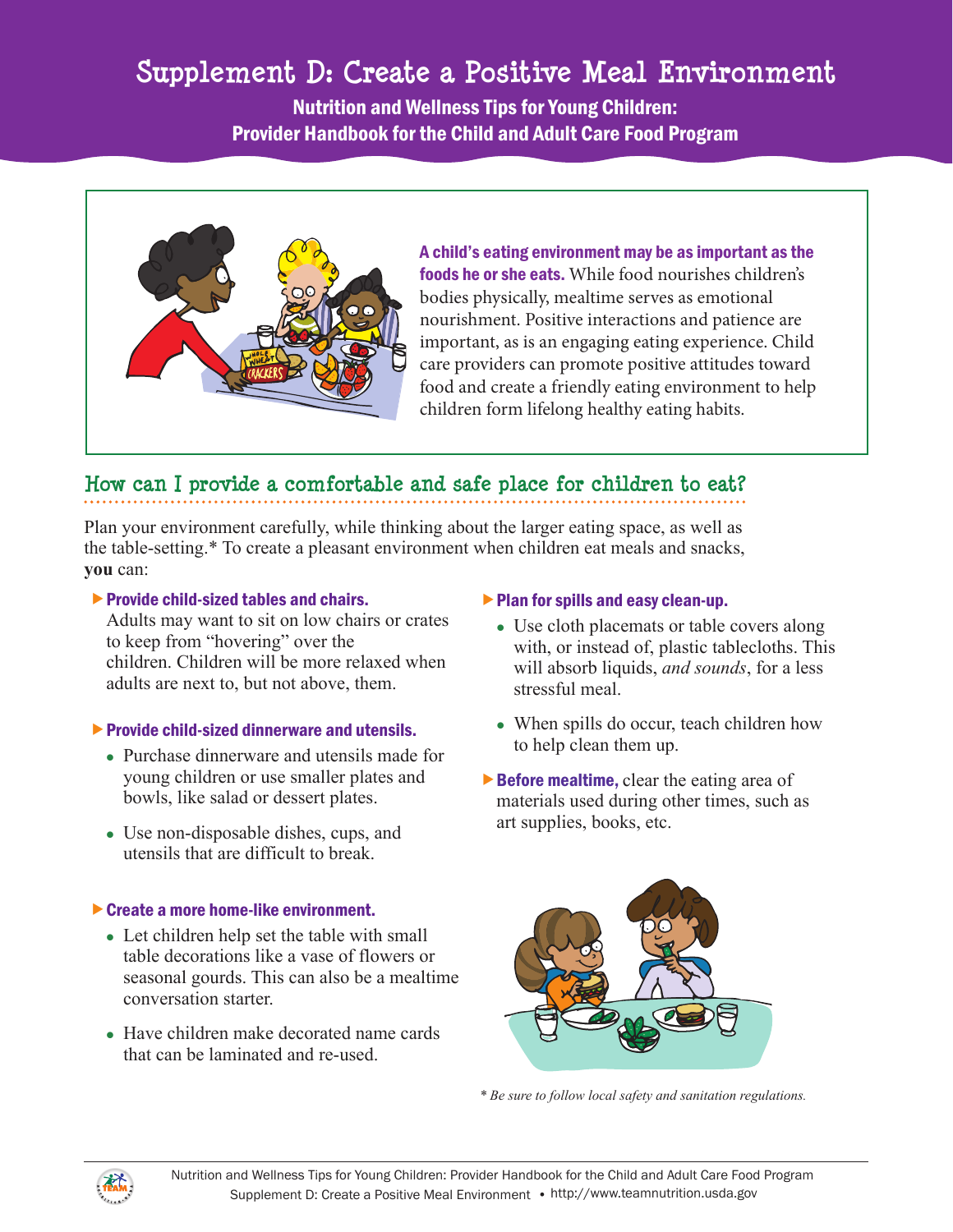

# **How can I make a smooth transition to mealtime?**

Busy and active young children often don't want to sit and eat, so allow some time between high-energy activities and mealtimes. A calm transition to meals slows children down and helps them get ready to eat.

## $\blacktriangleright$  Try some activities to help children slow down, such as:

- Coloring or drawing
- Playing with blocks
- Listening to soft music
- Reading a story
- Talking about the meal
- Preparing and setting the table
- **Tell children** a few minutes ahead of time that it will soon be time to eat.
- $\triangleright$  Turn off any electronic devices and keep them turned off during mealtime.
- Use handwashing as the first step of the meal. This will also encourage good hygiene.





# **How can I get children involved in mealtime?**

Giving children a sense of independence at mealtime supports child development. Children of all ages can help prepare meals. When they are involved in meal preparation and share foods with others, they learn about food and feel a sense of pride.

Cooking with children requires patience. It can be messy and doesn't always exactly turn out the way the recipe intended! Once you make it a practice, you'll find the benefits of including children in meal preparation far outweigh any drawbacks.

*more 'involve children in mealtime' tips on next page…* 

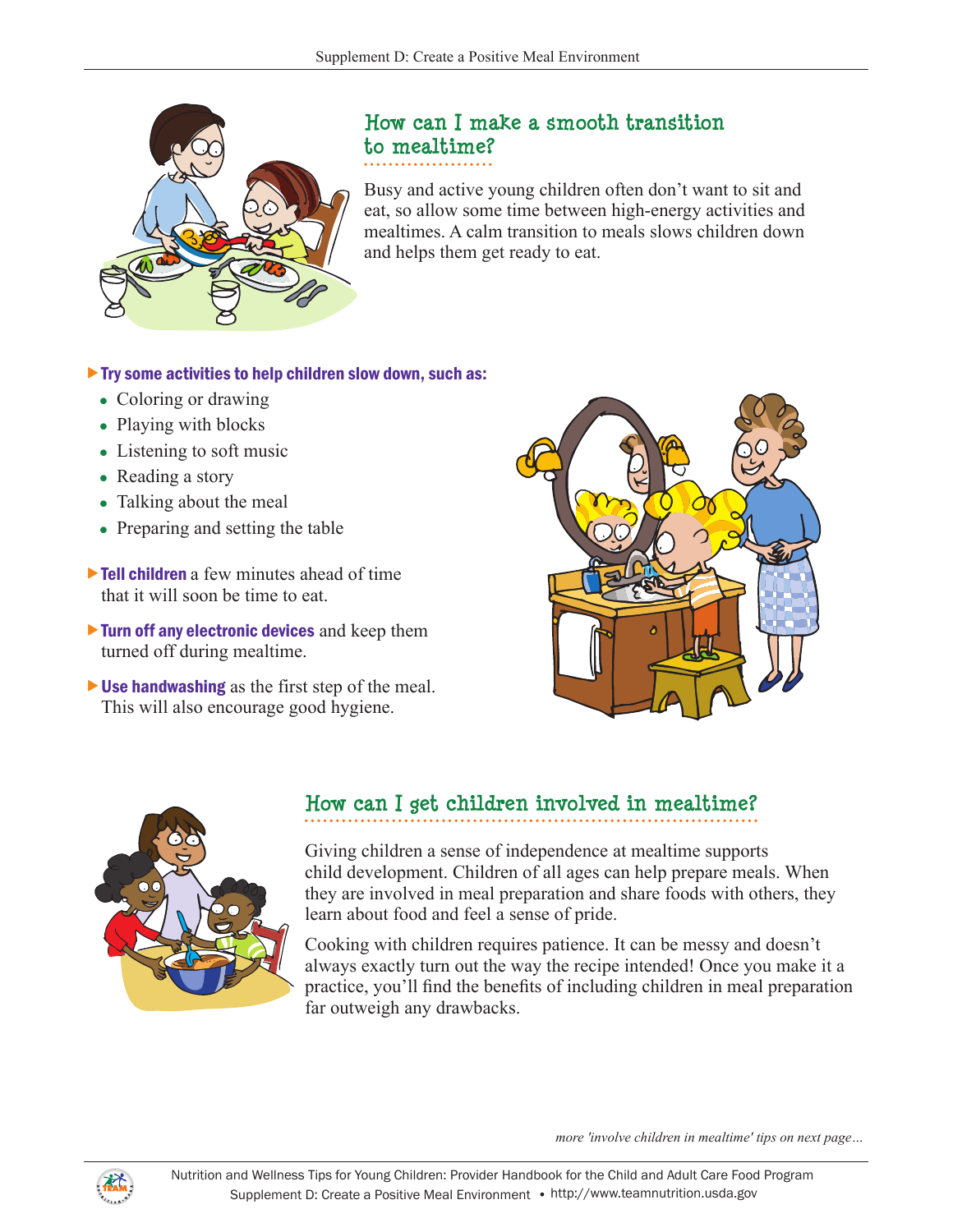*…more 'involve children in mealtime' tips* 

#### $\blacktriangleright$  Allow children to help prepare various food items for a meal, with proper supervision. $*$

Two-year-olds are learning to use the large muscles in their arms.

#### Try letting them:

- Wipe table tops.
- Move premeasured dry ingredients from one place to another, or pour them into a bowl.
- Wash and tear lettuce and salad greens.
- **Carry** unbreakable items to the table.

# Age 2: Age 2: Age 3: Age 3: Age 3:

Three-year-olds are learning to use their hands. They can manage the tasks for age 2, and also:

- Pour liquids into a bowl.
- Mix ingredients such as batter (use an extra-large bowl to contain mess).
- Spread soft spreads, such as hummus or peanut butter, on firm bread.
- $\bullet$  Knead dough.
- **Rinse** fruits and vegetables.
- Wrap potatoes in foil for baking.

## Ages 4 - 5:

Children in this age group are learning to control smaller muscles in their fingers. In addition to all of the above, allow them to:

- **Scrub** firm fruit, like apples.
- Form round shapes (of dough or other soft foods) with hands.
- Measure dry and liquid ingredients.
- Peel loose-skinned oranges and hard-cooked eggs.
- Beat eggs with an eggbeater or whisk.
- Mash soft or cooked fruits and vegetables with a fork.

\*Check with your State agency or sponsoring organization for specific food handling requirements in *your community.* 

- Involve children in pre- and post-mealtime activities. With supervision, invite them to help:
	- $\bullet$  Set the table.
	- Bring food to the table.
	- Clear and clean the table after eating.
- **Encourage** children to do as much as possible for themselves. First efforts are an important step toward growth.

Be patient, and be okay with messes. Think of it as an opportunity to teach about food safety and clean-up!

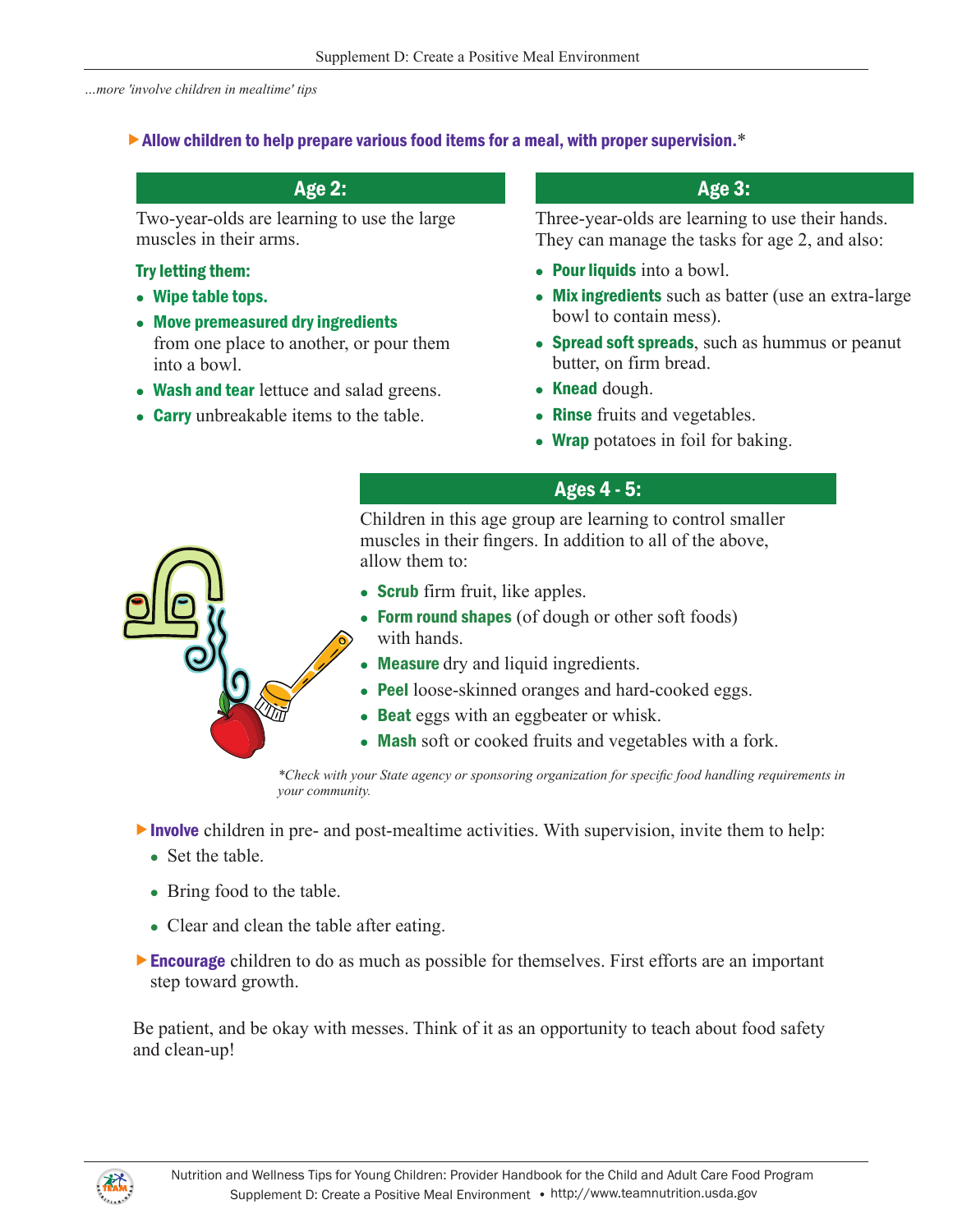# **How can I make eating a pleasure for the children?**

Remember that we eat with all of our senses! Serve foods in ways that are both pleasantly exciting as well as soothing to children's eyes, ears, touch, taste, and sense of smell.

 $\triangleright$  Keep it colorful. Children like lots of different colors on their plates.

- Offer different colored foods on the same plate, for example, chicken, carrots, green grapes, and whole wheat bread.
- Try serving a colorful salad with green lettuce, purple cabbage, and sliced cherry red tomatoes.

## **EXAMPLE 7 For children younger than 4 years old:**

- • Cut raw vegetables in small pieces no larger than one-half inch (½") to prevent choking.
- Offer cooked or soft vegetables to younger children to prevent choking.
- Slice cherry tomatoes, grapes, and other round foods in half, and then cut into smaller pieces.





- Mix it up! Children prefer when their plates contain a variety of foods.
	- Prepare different varieties of the same food in a dish, such as different shaped pasta. Foods like beans and peas offer many different fun shapes, colors, and textures.
		- Try serving a tri-colored bean salad for lunch.
		- Serve beans and peas as great finger foods for toddlers.
	- Offer hot and cold foods in the same meal, such as a hot entrée with a chilled fruit salad.
	- Serve food from other cultures to increase variety and teach about new foods. Have theme days with recipes and activities from different cultures.

# For great recipe ideas, visit the What's Cooking? USDA Mixing Bowl Web site: <http://www.whatscooking.fns.usda.gov/>

## **Encourage** positive feelings about eating.

- Plan plenty of time to allow children to serve themselves and eat without feeling rushed.
	- Encourage children to take time to taste the food.
- Let children follow their hunger cues and allow them to leave food on their plates if they are full. They may learn to overeat if they are told to eat everything on their plates.
- Avoid using food as a reward (such as giving them a "treat" when they behave) or punishment (such as not allowing seconds if they spill their milk).



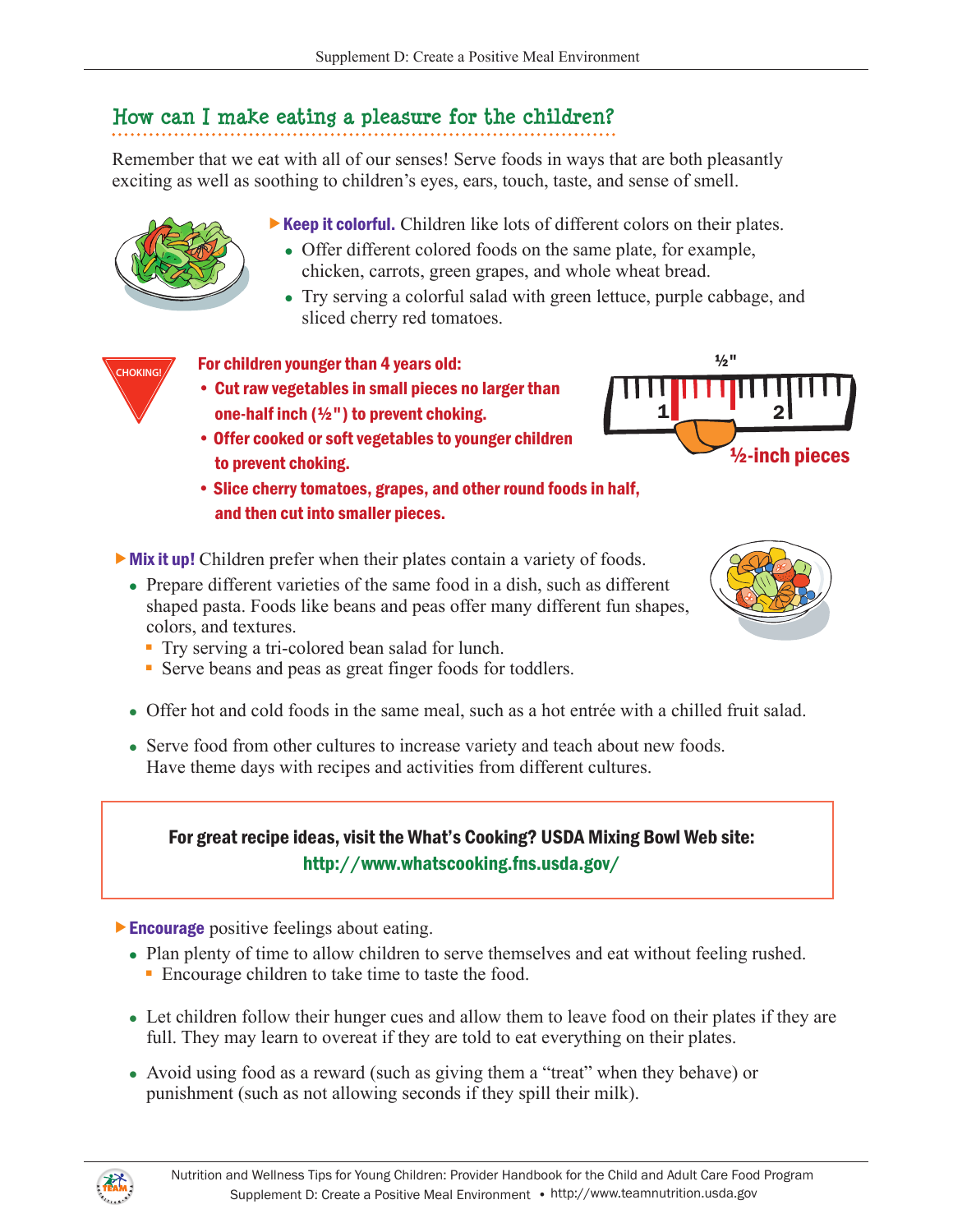# **How can I be a good role model?**

Children learn eating behaviors, such as what foods to eat and how much to eat, from their parents and other caregivers at home, as well as from child care providers.

#### Set a good example:

- **Sit with children** during meals and eat the same foods they eat.
- **Practice** good table manners.
- ▶ Avoid labeling foods as being "good" or "bad."
- **Try new foods** in front of children and encourage them to try them too.
- **Keep** any negative experiences or feelings about food to yourself.
- **Focus on the meal** and stay engaged with the children. Avoid doing other tasks during mealtime.

Having "taste-test" activities outside of mealtime is a great way to let children explore food using all of their senses. Let them touch, feel, smell, and taste samples of food. They can also listen to cooking and food preparation sounds.

Try some of the taste-test ideas in "Grow It, Try It, Like It! Preschool Fun with Fruits and Vegetables." <http://www.fns.usda.gov/tn/grow-it-try-it-it>

## Connect with Parents

Send the message home. Share ChooseMyPlate.gov's "Be a Healthy Role Model for Children" tip sheet with parents and other caregivers to encourage good role modeling at home too.

*<http://www.choosemyplate.gov/ten-tips-be-a-healthy-role-model>*



You'll also find great messages, tips and advice, and a Child Feeding Video for families on the USDA Food and Nutrition Service *Core Nutrition Messages Child Feeding* Web page. *<http://www.fns.usda.gov/core-nutrition/child-feeding>*